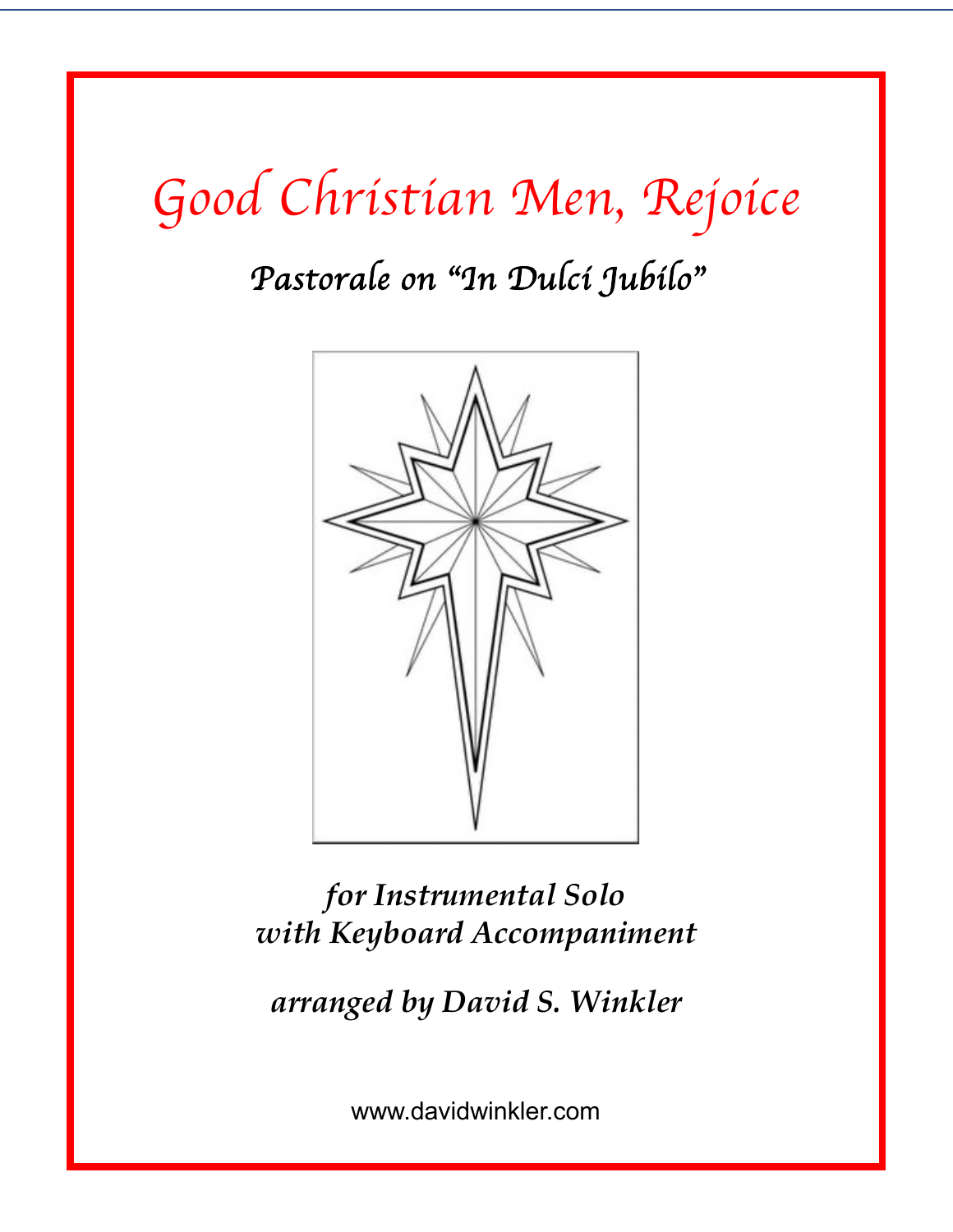### **Good Christian Men, Rejoice Pastorale on "In Dulci Jubilo"**

*for Instrumental Solo with Keyboard Accompaniment* 

*Traditional German carol, 14th century arranged by David S. Winkler* 

#### PARTS INCLUDED

Piano (Score) Flute Oboe Clarinet or Trumpet Violin Viola

#### PERFORMANCE NOTES

This arrangement was originally written for trumpet solo, with organ accompaniment.

Parts are included in this publication for other solo instruments, and the keyboard part will work for piano as well as organ.

*Please respect the copyright law by refraining from distributing this digital product or physical copies of the music beyond your own use.* 

May the Lord bless you as you use this music to praise Him.

*David Winkler* 

*www.davidwinkler.com*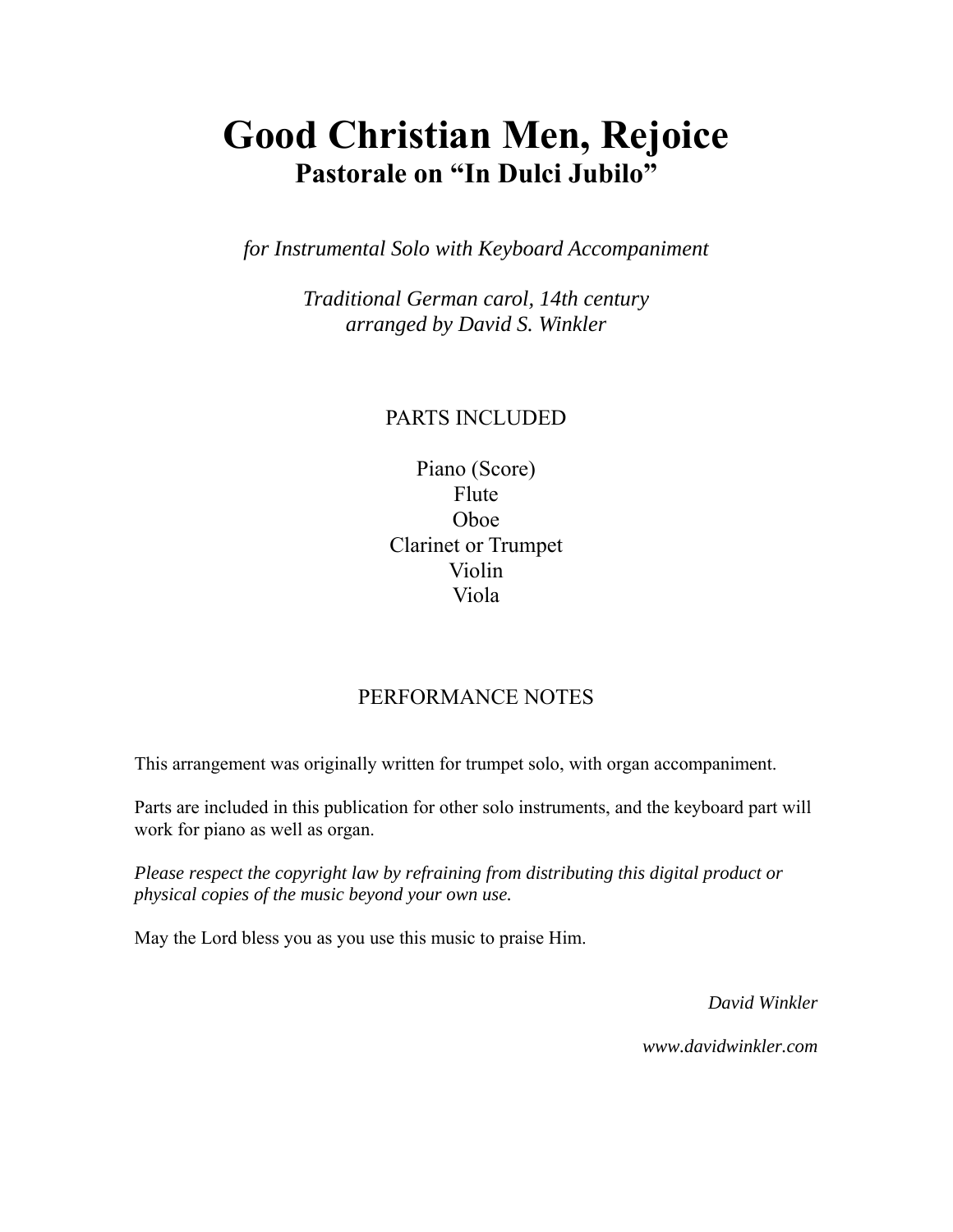## **Good Christian Men, Rejoice**

**Pastorale on "In Dulci Jubilo"**

*for Instrumental Solo, with Keyboard Accompaniment*

Traditional German carol, 14th century *arr. David S. Winkler*

**Not too fast**  $(\sqrt{a} - 62)$ 



© Copyright 2020 David S. Winkler. All rights reserved. www.davidwinkler.com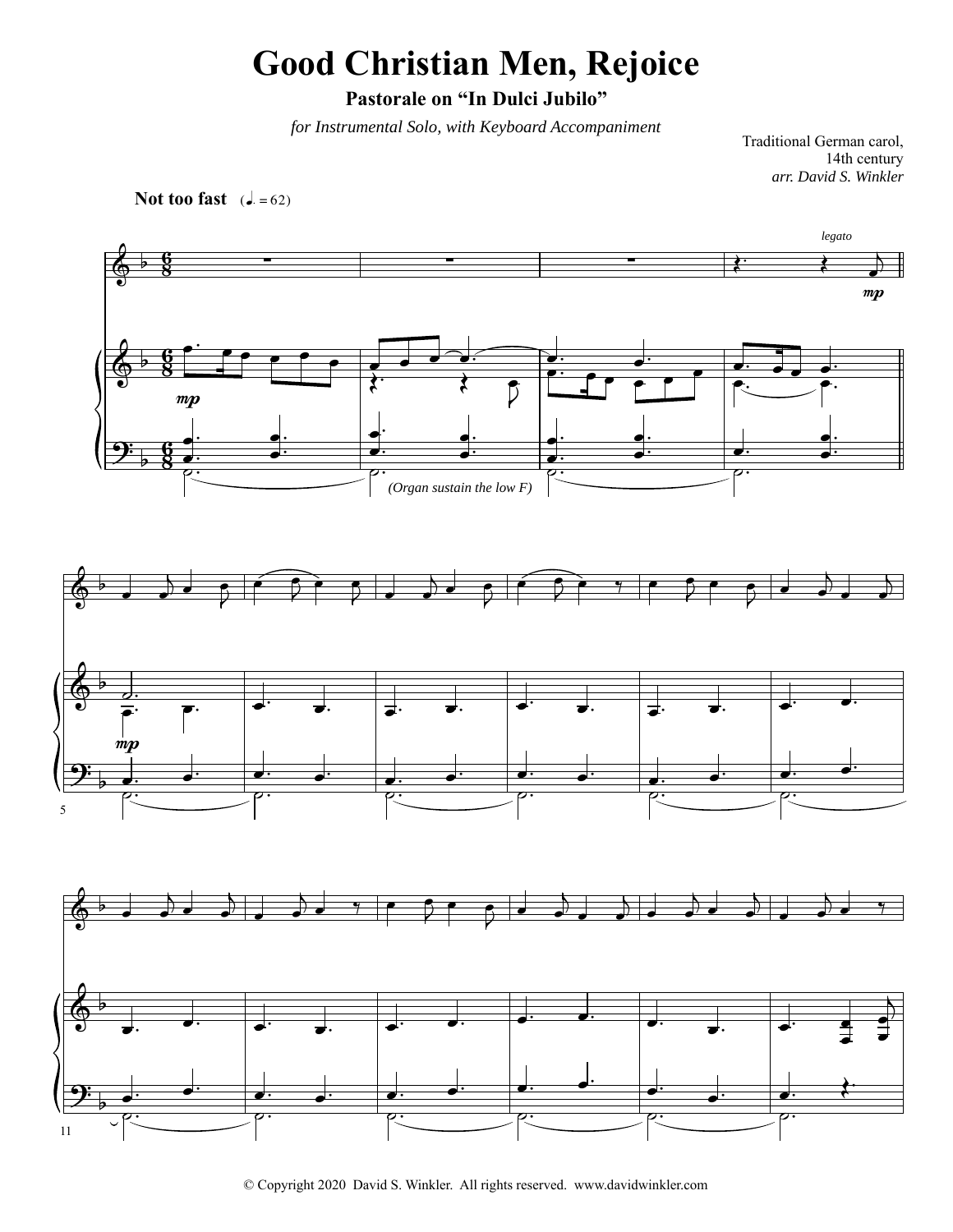

27